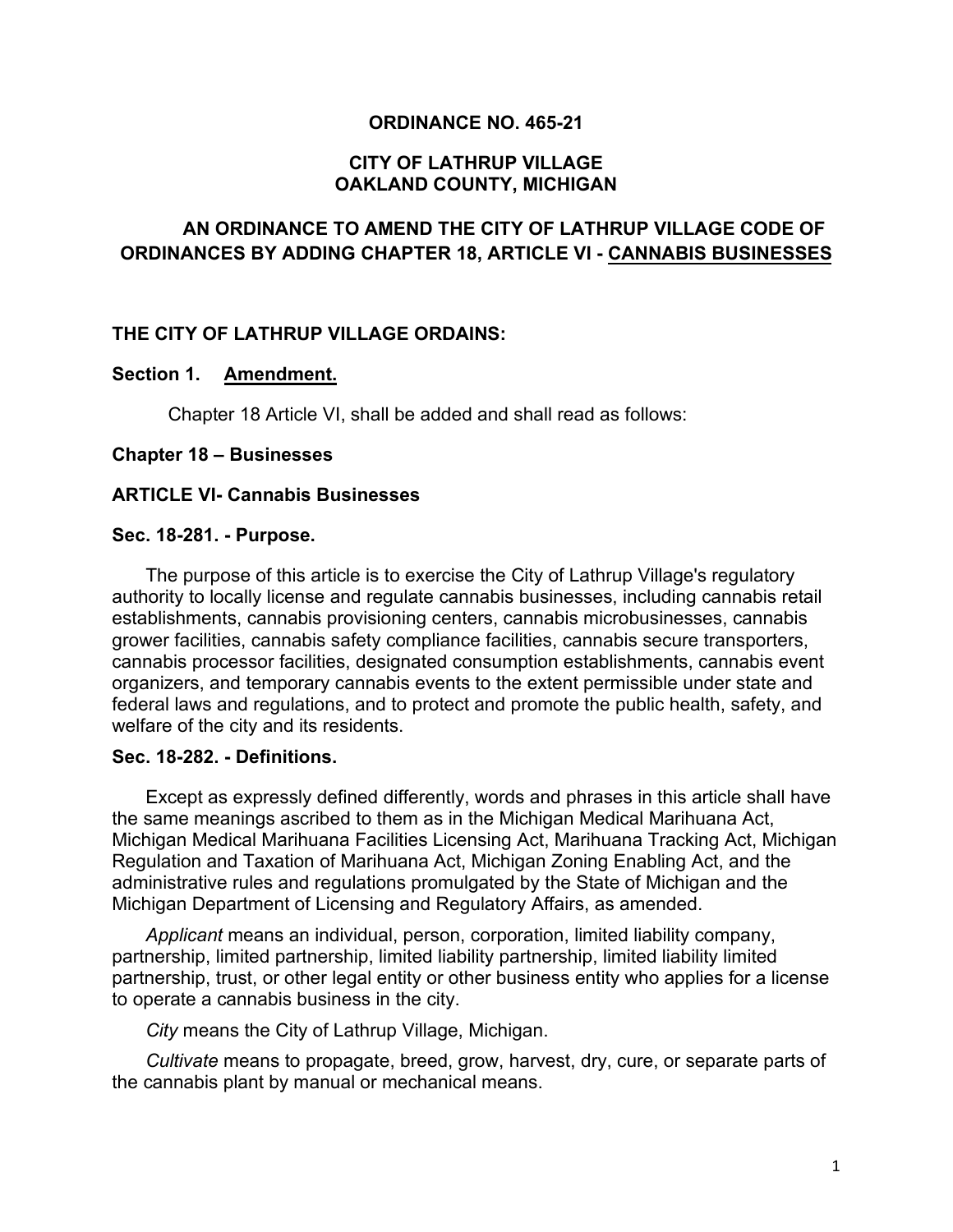*Co-locate* or *co-location* means any combination of growers, processors, and/or cannabis retail establishments that may operate as separate cannabis businesses at the same physical location.

*Industrial hemp* means a plant of the genus cannabis and any part of that plant, whether growing or not, with a delta-9 tetrahydrocannabinol concentration that does not exceed 0.3% on a dry-weight basis, or per volume or weight of cannabis-infused product, or the combined percent of delta-9-tetrahydrocannabinol and tetrahydrocannabinolic acid in any part of the plant of the genus cannabis regardless of moisture content.

*LARA* means the Michigan Department of Licensing and Regulatory Affairs.

*Cannabis* means all parts of the plant of the genus cannabis, growing or not; the seeds of the plant; the resin extracted from any part of the plant; and every compound, manufacture, salt, derivative, mixture, or preparation of the plant or its seeds or resin, including cannabis concentrate and cannabis-infused products. Cannabis does not include: (i) the mature stalks of the plant, fiber produced from the stalks, oil or cake made from the seeds of the plant, any other compound, manufacture, salt, derivative, mixture, or preparation of the mature stalks, except the resin extracted from those stalks, fiber, oil, or cake, or any sterilized seed of the plant that is incapable of germination; (ii) industrial hemp; or (iii) any other ingredient combined with cannabis to prepare topical or oral administrations, food, drink, or other products.

*Cannabis accessories* means any equipment, product, material, or combination of equipment, products, or materials, which is specifically designed for use in planting, propagating, cultivating, growing, harvesting, manufacturing, compounding, converting, producing, processing, preparing, testing, analyzing, packaging, repackaging, storing, containing, ingesting, inhaling, or otherwise introducing cannabis into the human body.

*Cannabis concentrate* means the resin extracted from any part of the plant of the genus cannabis.

*Cannabis business* means a cannabis grower, cannabis safety compliance facility, cannabis processor, cannabis microbusiness, cannabis retailer, cannabis provisioning center, cannabis secure transporter, or any other type of cannabis establishment or facility licensed by LARA.

*Cannabis grower* means a person licensed to cultivate cannabis and sell or otherwise transfer cannabis to cannabis establishments.

*Cannabis-infused product* means a topical formulation, tincture, beverage, edible substance, or similar product containing any usable cannabis that is intended for human consumption in a manner other than smoke inhalation. Cannabis-infused product shall not be considered a food for purpose of the Food Law, MCL 289.1101 to 289.8111.

*Marihuana Tracking Act* or *MTA* means Public Act 282 of 2016, MCL 333.27901, et seq., as amended and all future amendments.

*Cannabis microbusiness* means a person licensed to cultivate not more than 150 cannabis plants, process and package cannabis, and sell or otherwise transfer cannabis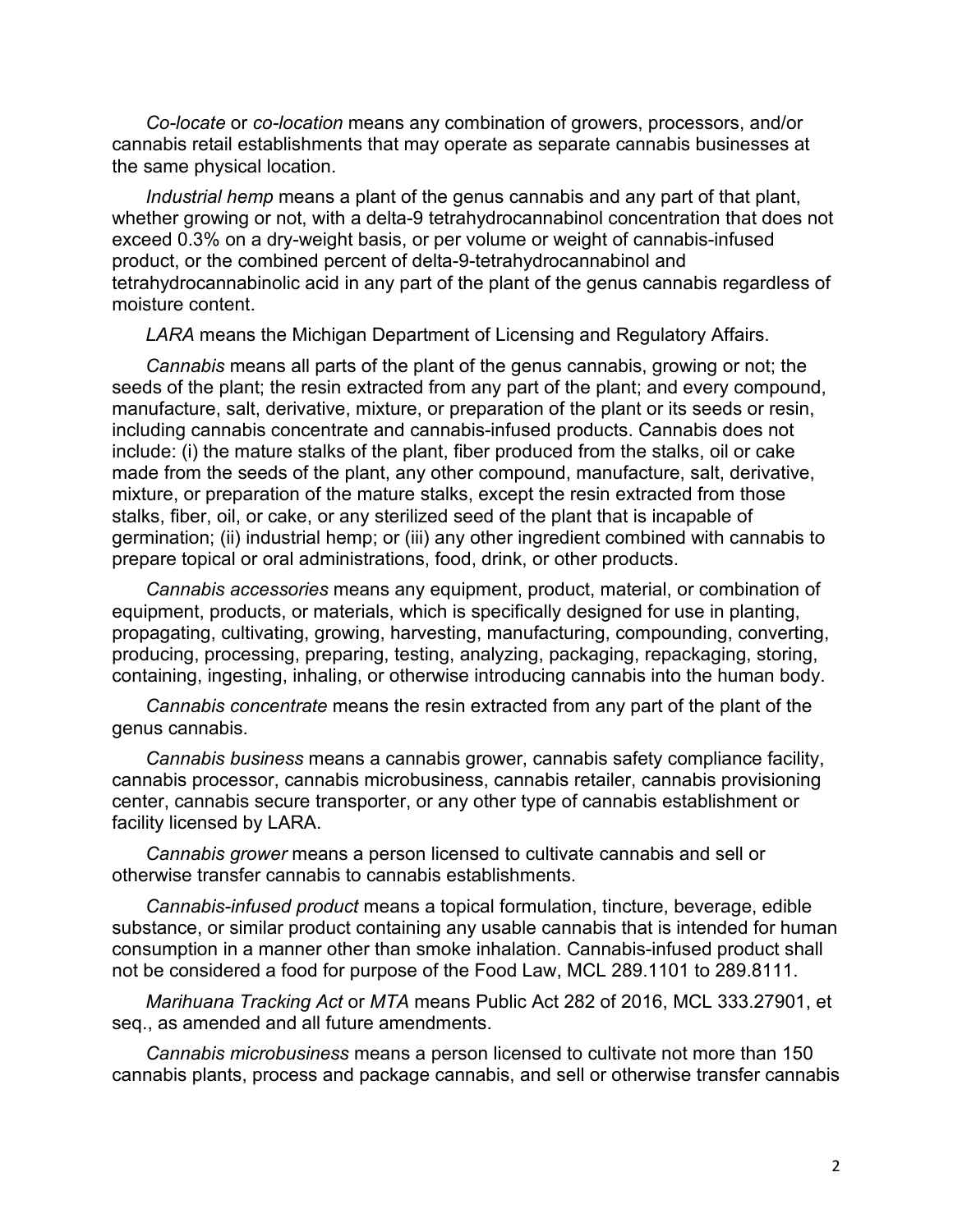to individuals who are 21 years of age or older or to a cannabis safety compliance facility, but not to other cannabis establishments.

*Cannabis processor* means a person licensed to obtain cannabis from cannabis establishments; process and package cannabis; and sell or otherwise transfer cannabis to cannabis establishments.

*Cannabis provisioning center* means a licensee that is a commercial entity located in the city that purchases cannabis from a grower or processor and sells, supplies, or provides cannabis to registered qualifying patients, directly or through the patients' registered primary caregivers.

*Cannabis retailer* means a person licensed to obtain cannabis from cannabis establishments and to sell or otherwise transfer cannabis to cannabis establishments and to individuals who are 21 years of age or older.

*Cannabis safety compliance facility* means a person licensed to test cannabis, including certification for potency and the presence of contaminants.

*Cannabis secure transporter* means a person licensed to obtain cannabis from cannabis establishments in order to transport cannabis to cannabis establishments.

*Michigan Medical Marihuana Act,* or *MMMA* means the initiated law of 2008, MCL 333.26421, et seq., as amended and all future amendments.

*Michigan Medical Marihuana Facilities Licensing Act,* or *MMFLA* means Public Act 281 of 2016, MCL 333.26421, et seq., as amended and all future amendments.

*Michigan Regulation and Taxation of Marihuana Act* or *MRTMA* means, the initiated law of 2018, MCL 333.27951, et. seq., as amended and all future amendments.

*Person* means an individual, partnership, corporation, limited liability company, trust, or other legal entity.

*Primary caregiver* or *registered primary caregiver* means a person who is at least 21 years old and who has agreed to assist with a registered qualifying patient's medical use of cannabis and who has not been convicted of any felony within the past ten years and has never been convicted of a felony involving illegal drugs or a felony that is an assaultive crime as defined in Section 9a of Chapter X of the Code of Criminal Procedure, 1927 PA 175, MCL 770.9a.

*Process* or *processing* means to separate or otherwise prepare parts of the cannabis plant and to compound, blend, extract, infuse, or otherwise make or prepare cannabis concentrate or cannabis-infused products.

*Qualifying patient* or *registered qualifying patient* means a person who has been diagnosed by a physician as having a debilitating medical condition and who has a valid registry identification card issued by LARA or an equivalent approval lawfully issued under the laws of another state or other entity of the United States which identifies the person as a registered qualifying patient.

*School* means and includes buildings and grounds used for school purposes to provide instruction to children and youth in grades pre-kindergarten through 12 by a public, private, charter, denominational, or parochial school.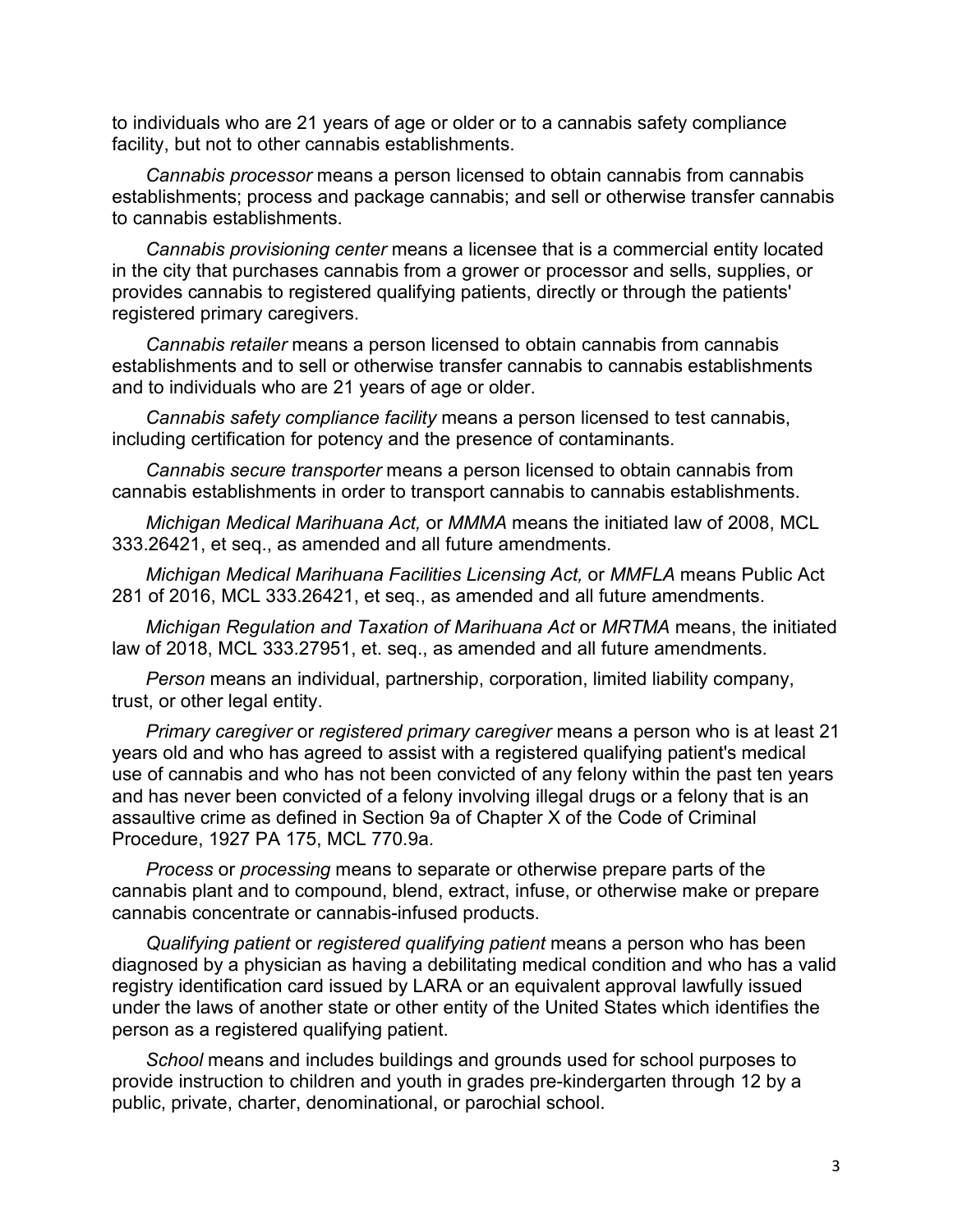*Stakeholder* means, with respect to a trust, the trustee and beneficiaries; with respect to a limited liability company, all members and managers; with respect to a corporation, whether profit or non-profit, all stockholders, directors, corporate officers or persons with equivalent titles; and with respect to a partnership or limited liability partnership, all partners and investors.

*State* means the State of Michigan.

*State license* means a license issued by LARA that allows a person to operate a cannabis business.

## **Sec. 18-283. - Operation without city license prohibited.**

A cannabis business in the city must be licensed by the state, licensed by the city pursuant to this article and obtain zoning approval pursuant to Section 4.17 of the City of Lathrup Village Zoning Ordinance. No person shall operate a cannabis business in the city without first obtaining a license to do so from the city. A cannabis business operating without a city license under this article or without a state license is declared to be a public nuisance.

## **Sec. 18-284. - No pre-existing non-conforming facilities**

No person or entity that was open or operating any facility purporting to produce, manufacture, test, transfer or transport medical marihuana or marihuana prior to the adoption of this ordinance, shall be a lawful use or lawful nonconforming use.

## **Sec. 18-285. - License application.**

- (a) Applications for a city license shall be submitted to the City Clerk on an application form to be provided by the city accompanied by a fee in the amount of \$5,000.00 per each license sought. The applicant shall submit one printed and one electronic copy of the completed application and supporting information to the City Clerk. For a co-located facility, an applicant may apply for multiple licenses using one application that explicitly details the operation of the co-located facility. Each license sought will require an additional application fee of \$5,000.00 per license.
- (b) A complete application shall be made under oath and shall contain all of the following:
	- 1) The applicant shall identify an individual to act as primary responsible person for the applicant and point of contact for the application who shall be either a resident of the city, a resident of Oakland County or reside within 100 miles of the city;
	- 2) The applicants' and any stakeholders' names, dates of birth, mailing address, email address, and phone numbers, including emergency contact information, and a copy of a government-issued photo identification card of the applicant and stakeholders;
	- 3) For a privately held corporation, all corporate officers or persons with equivalent titles and their spouses, all directors and their spouses, and all stockholders, not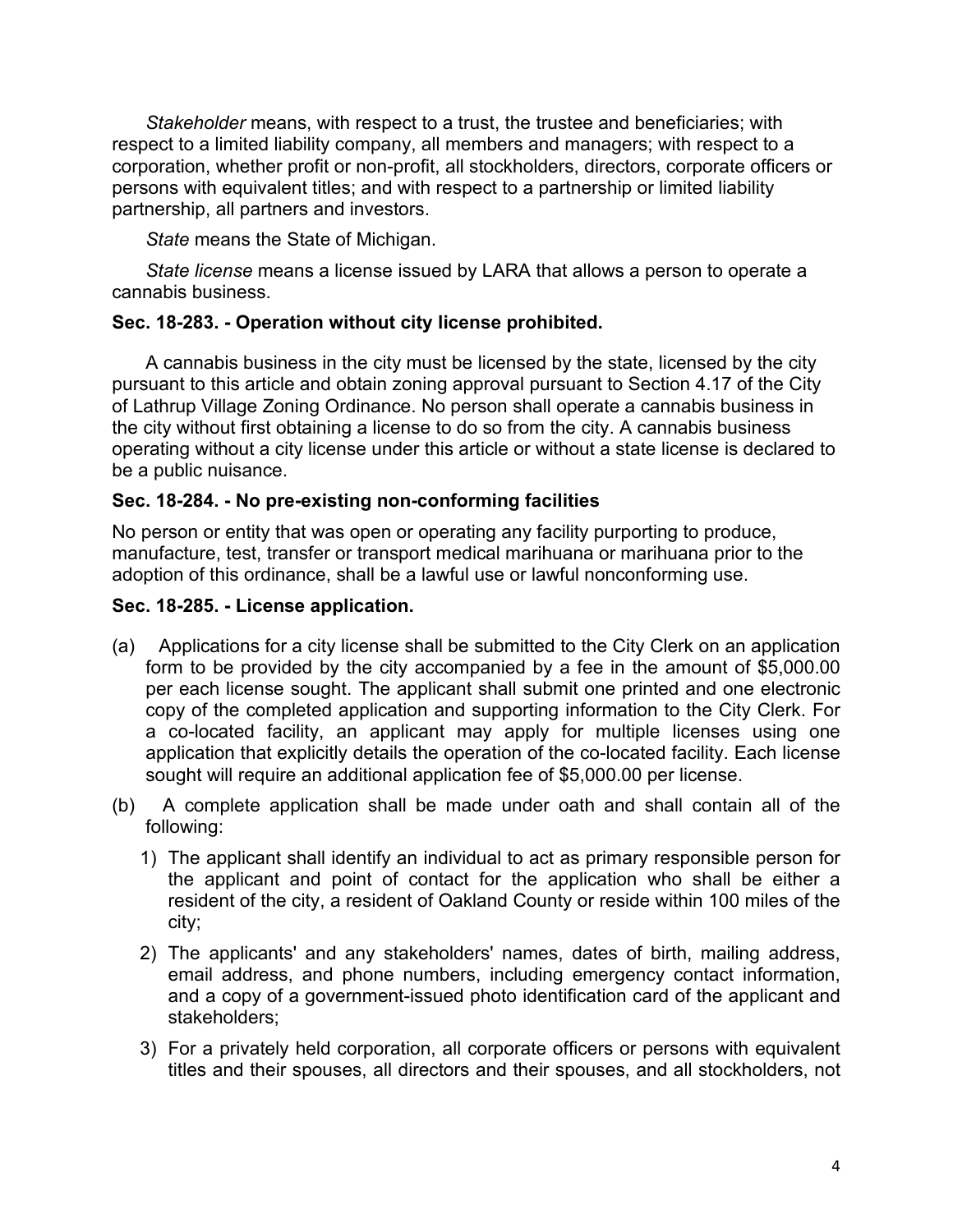including those holding a direct or indirect ownership interest of ten percent or less, and their spouses;

- 4) For a partnership or limited liability partnership, all partners and their spouses;
- 5) For a limited partnership and a limited liability limited partnership, all general and limited partners, not including a limited partner holding a direct or indirect ownership interest of ten percent or less and who does not exercise control over or participate in the management of the partnership, and their spouses;
- 6) For a limited liability company, all members and managers, not including a member holding direct or indirect ownership interest of ten percent or less and who does not exercise control over or participate in the management of the company, and their spouses;
- 7) If the applicant is not an individual, the articles of incorporation or organization, Internal Revenue Service SS-4 EIN confirmation letter, and the operating agreement or bylaws of the applicant, if a limited liability company or corporation;
- 8) The name and address of the proposed cannabis business and any additional contact information deemed necessary by the manager of community and economic development;
- 9) For the applicant and every stakeholder affirmation that each is at least 21 years of age;
- 10)Written consent authorizing the city's police department to perform a criminal background check to ascertain whether the applicant and stakeholders have any convictions involving dishonesty, theft, fraud, or controlled substances;
- 11)The name, date of birth, address, copy of photo identification, and email address for any operator or employee if other than the applicant;
- 12) An affirmation whether the applicant or operator has ever had a business license revoked or suspended, and if revoked or suspended, then the reason for such revocation or suspension;
- 13)For the applicant or for each stakeholder a resume that includes any prior experience with a cannabis business;
- 14) With respect to cannabis retail establishments, a description of any drug and alcohol awareness programs that will be provided or arranged for by the applicant and made available for the public;
- 15)A written description of the training and education that the applicant will provide to employees of the cannabis business;
- 16)A copy of the proposed business plan for the cannabis business, including, but not limited to:
	- a. The ownership structure of the business, including percentage ownership of each person or entity; and
	- b. Planned worker training programs; and
	- c. Financial structure and financing of the proposed cannabis business; and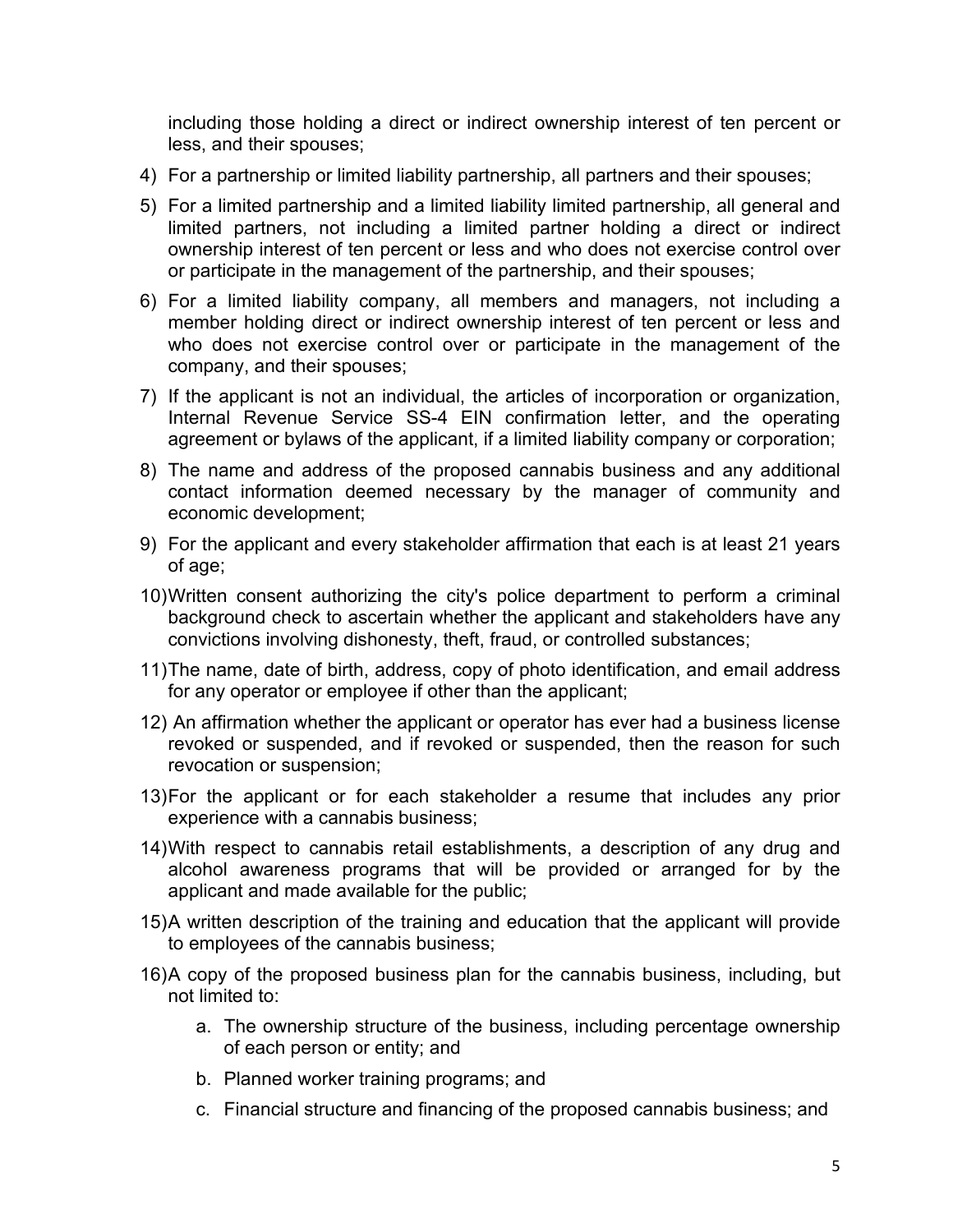- d. Short and long-term goals and objectives; and
- e. If co-location of cannabis businesses is proposed, provide an explanation of the integration of such businesses, including a drawing showing the relationship between the businesses being co-located, including floor area and the separation provided between such facilities, including identification of any points of entry, ingress or egress, and controls at each location; and
- f. Any community outreach/education plans and strategies; and
- g. Any charitable plans and strategies.
- h. Plan outlining what supply chains will be used to provide product for the cannabis business, accompanied by any tentative supply agreements with state certified suppliers.
- 17)One of the following: (a) proof of ownership of the premises wherein the cannabis business will be operated; or (b) written consent from the property owner to use the premises for a cannabis business requiring licensure under this article, together with a copy of any lease for the premises;
- 18)Security Plan. A security plan shall address security measures related to the transportation and disposal of product and employee and customer safety. Video surveillance is required, and the camera system shall be equipped with software allowing local authorities to login securely to cameras remotely. The Lathrup Village Police Department shall review the security plan prior to acceptance of the application and shall approve the plan prior to the Planning Commission public hearing. At a minimum, the security plan shall address the following:
	- a. All cannabis waste shall be disposed of in a manner consistent with federal, state, and local laws so that the cannabis waste is destroyed properly and rendered unusable. All waste containers must be maintained within the secure facility and must be equipped with locks and tamper resistant seals until they are removed by an authorized waste disposal company.
	- b. To the extent applicable, the security plan should include additional strategies for onsite protection from power outages, fire, chemical spills, and address other applicable issues such as storage, access control, credentialing, security officers, cameras, alarms, and internal theft
	- c. The plan shall address surveillance methods, access control strategies, territorial reinforcement, maintenance, and target hardening; including the experience of customers, employees, and neighbors (residents, offices, businesses, etc.).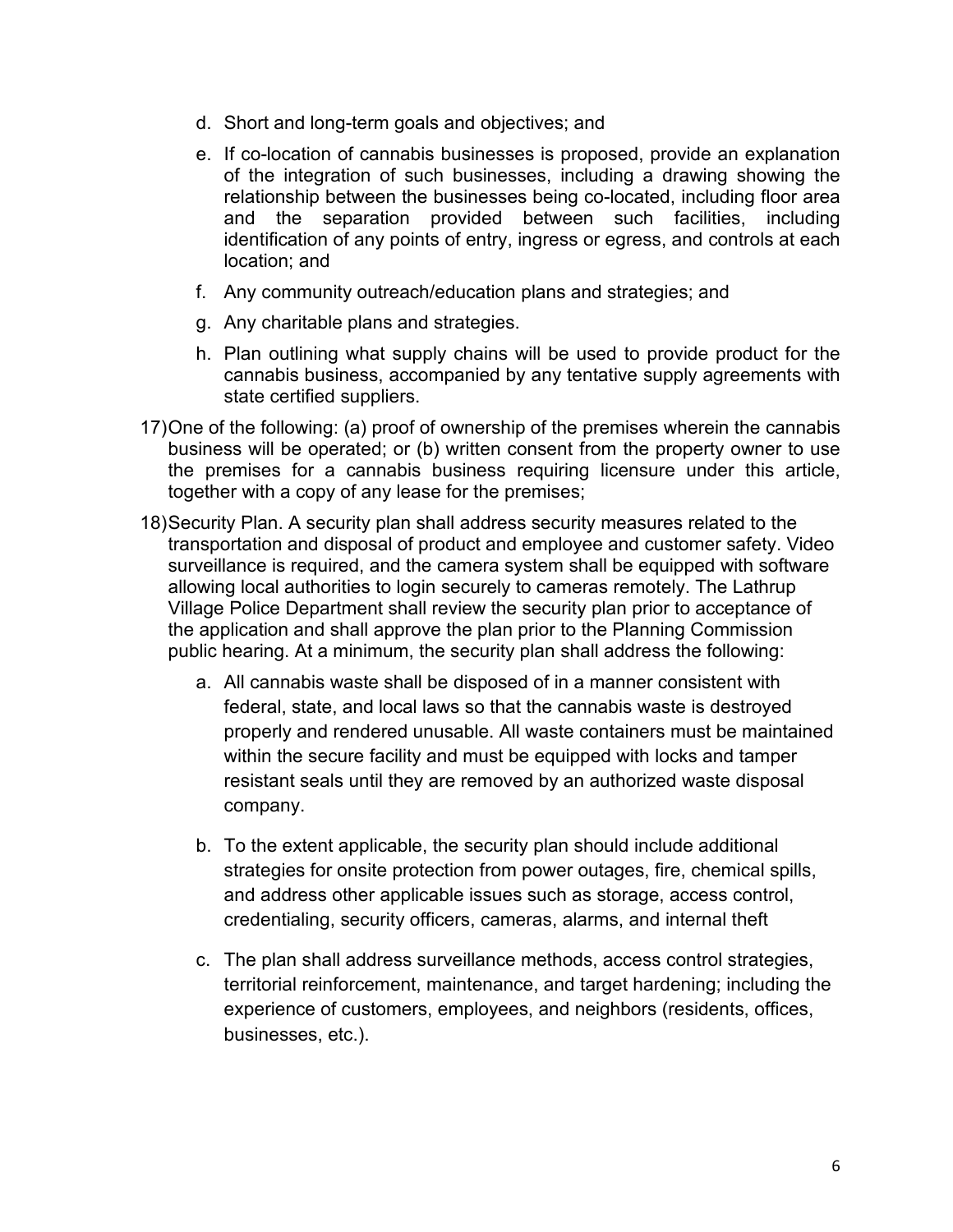- d. An explanation of how the video surveillance system will be operated, including who is responsible for monitoring the video footage and storing any video recordings.
- e. A diagram showing where all cameras are located and assigning a number to each camera for identification purposes. The diagram shall be to scale and shall be correlated with a camera index for all assigned cameras. Each camera shall be placed in a location that allows the camera to clearly record activity occurring within 20 feet of all points of entry and exit on the licensed premises and allows for the clear and certain identification of any person and activities in all areas required to be recorded. Cameras must be placed in all rooms with exterior windows, exterior walls, and roof hatches. Entrances and exits to the premises or site shall be recorded from both indoor and outdoor vantage points. Recording distance/range of each camera should be identified on the site plan.
- f. Areas where cannabis products are weighed, packed, stored, loaded, and unloaded for transportation, prepared, or moved within the licensed premises shall be recorded, as well as limited-access areas, security room(s) and area storing the surveillance system storage device.
- g. Licensed retailers shall record point-of-sale areas and areas where cannabis products are displayed for sale on the video surveillance system. At each point-of-sale location, camera placement must allow for the recording of the facial features of any person purchasing or selling cannabis products, or any person in the retail area, with enough clarity to determine identity.
- 19)A scaled floor plan of the cannabis business, as well as a scale diagram illustrating the property upon which the cannabis business will be operated, including all available parking spaces, and specifying which parking spaces, if any, are handicapped-accessible;
- 20)Any proposed elevation drawings, and photographs or other depiction of materials to be visible on the exterior of the proposed cannabis business;
- 21)A scaled location area map containing all schools, child care centers, publicly owned parks or playgrounds, temporary emergency shelters, Substance Use Disorder Programs and Residential Districts within one-thousand (1,000) feet of the proposed location;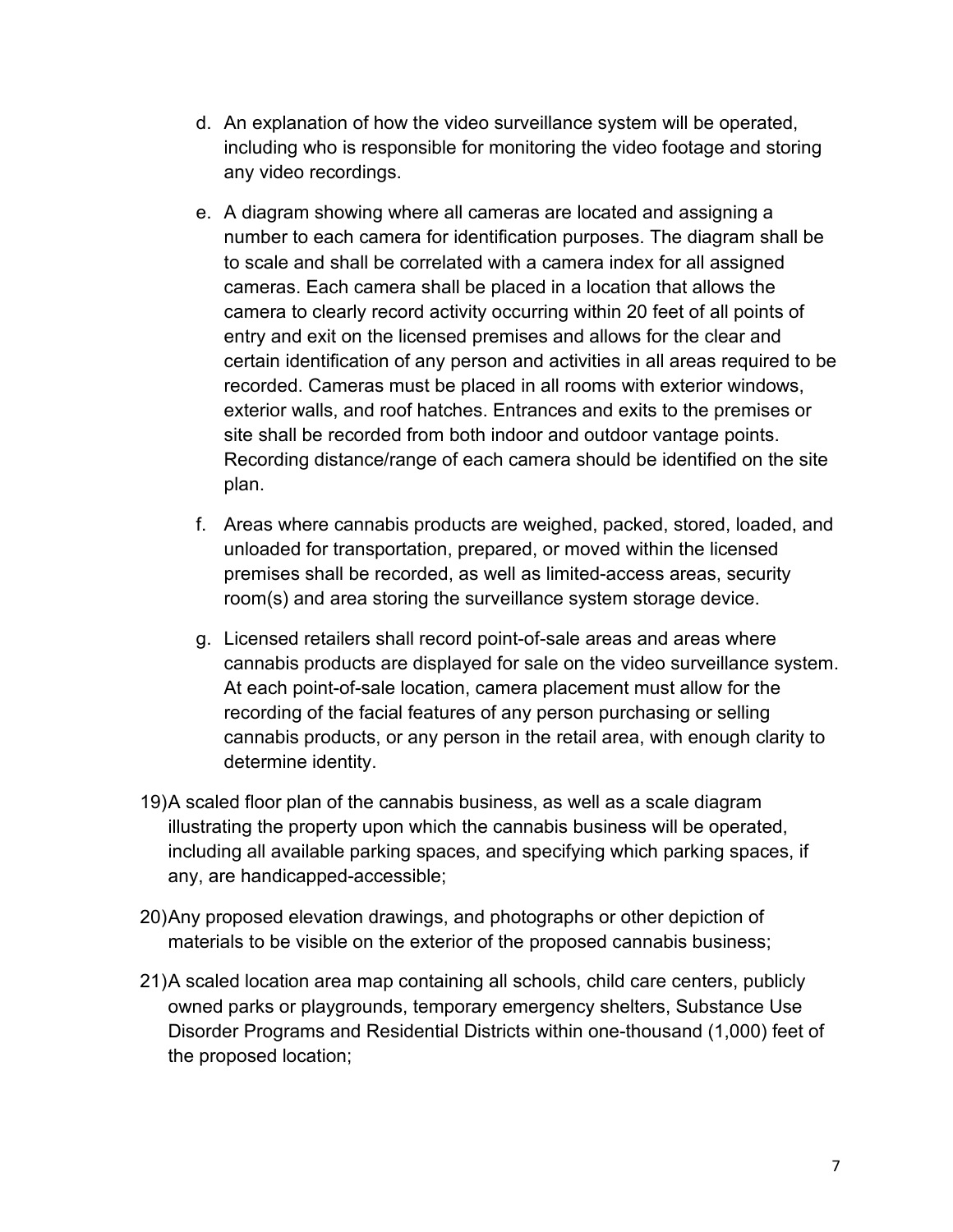- 22)A sanitation plan designed to protect against any cannabis being ingested on the premises by any person or animal, indicating how the waste and byproduct will be stored and disposed of, and how any cannabis will be rendered unusable upon disposal;
- 23)A proposed recordkeeping plan that will track payment method, amount of payment, time of sale, product quantity, and other product descriptors;
- 24)An affirmation that neither the applicant nor any stakeholder is in default to the city and that the applicant or stakeholder has not failed to pay any past-due property taxes, special assessments, fines, fee or other financial obligation to the city;
- 25)A copy of the applicant's notice of prequalification status issued by the Michigan Cannabis Regulatory Agency of LARA to operate a medical cannabis facility or adult-use cannabis establishment. This shall include a full and complete copy of the prequalification application materials, together with any and all supporting documents and attachments, that were submitted to the State of Michigan, Department of Licensing and Regulatory Affairs, Bureau of Marihuana Regulation, Medical Marihuana Facilities, in the application for an entity/individual prequalification application packet under the MMFLA and the administrative rules. If the applicant does not have a prequalification from the state, the application will not be processed by the city;
- 26)An estimate of the number and type of jobs that the cannabis business is expected to create, the compensation expected to be paid for such jobs, and the projected annual budget and revenue of the cannabis business;
- 27)A signed acknowledgment that the applicant is aware and understands that all matters related to cannabis, growing, cultivation, possession, dispensing, testing, safety compliance, transporting, distribution, and use are currently subject to state and federal laws, rules, and regulations, and that the approval or granting of a license hereunder will not exonerate or excuse the applicant from abiding by the provisions and requirements and penalties associated therewith;
- 28)Proof of insurance covering the business and naming the City of Lathrup Village, the City of Lathrup Village Downtown Development Authority (DDA), its elected and appointed officials, employees, and agents, as additional insured parties, primary and non-contributory available for the payment of any damages arising out of an act or omission of the applicant or its stakeholders, agents, employees, or subcontractors, in the amount of:
	- a. At least \$2,000,000.00 for property damage;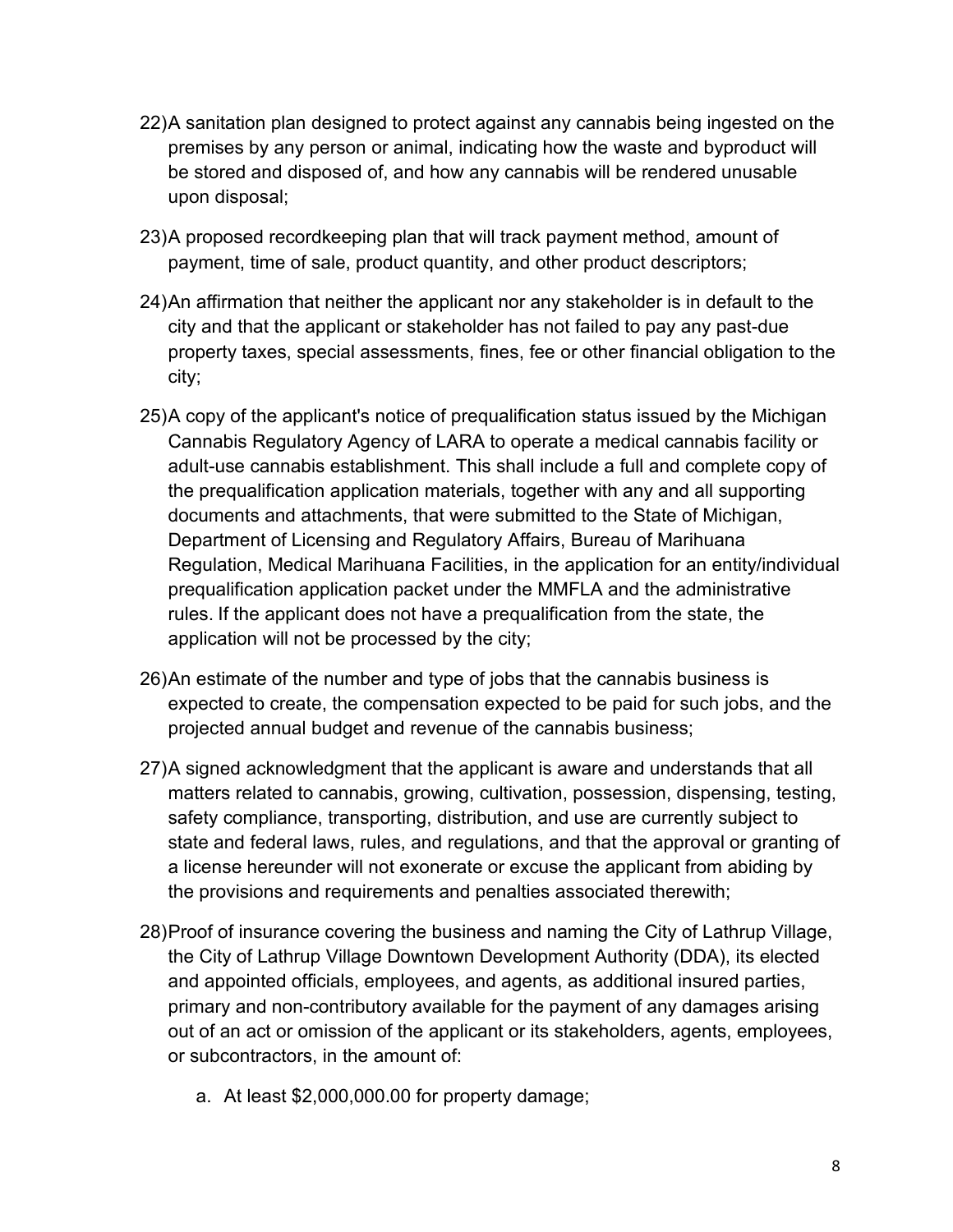- b. At least \$2,000,000.00 for injury to one person; and
- c. At least \$2,000,000.00 for injury to two or more person resulting from the same occurrence. The insurance policy underwriter must have a minimum A.M. Best Company insurance ranking of B+, consistent with state law. The policy shall provide that the city shall be notified by the insurance carrier 30 days in advance of any cancellation or reduction in coverages.

29) Any other information requested by the city considered to be relevant to the processing or consideration of the application.

- (c) Upon receipt of a completed application and application fee, the City Clerk shall refer a copy of the application to appropriate city departments for their review.
- (d) An application shall not be eligible to be considered for approval, until:
	- (1) The police department and economic and community development departments have inspected the proposed location for compliance with all laws for which they are charged with enforcement and for compliance with the requirements of this article.
	- (2) The economic and community development department verifies the proposed location of the cannabis business complies with the zoning code.
	- (3) The economic and community development department confirms the proposed cannabis business meets applicable codes and this article.
	- (4) The city treasurer confirms the applicant and each stakeholder and the proposed location of the business are not in default to the city.
	- (5) The police department determines the applicant meets the requirements of this article with respect to the background check and security plan.

# **Sec. 18-286. – Initial application period**

- (a) The city will accept applications for a license(s) for a cannabis business over a 30-day period, as established by resolution of the city council, after the effective date of this article. At the end of the 30-day period, all properly submitted and complete applications shall be subject to examination and review by the city.
- (b) After the initial application period closes, the city shall verify that any applications received in this initial application period are full and complete applications. The city shall consider an application full and complete if it includes all information requested by this article and the city application forms.
- (c) The city may, in its discretion, elect to issue or not issue licenses for any of the cannabis business types or issue licenses in any combination thereof, but in no instance shall issue more licenses than are permitted pursuant to the terms of this article and state law.
- (d) If, after the initial 30-day application period, the city does not receive more applications than the permitted number of licenses for a particular type of facility,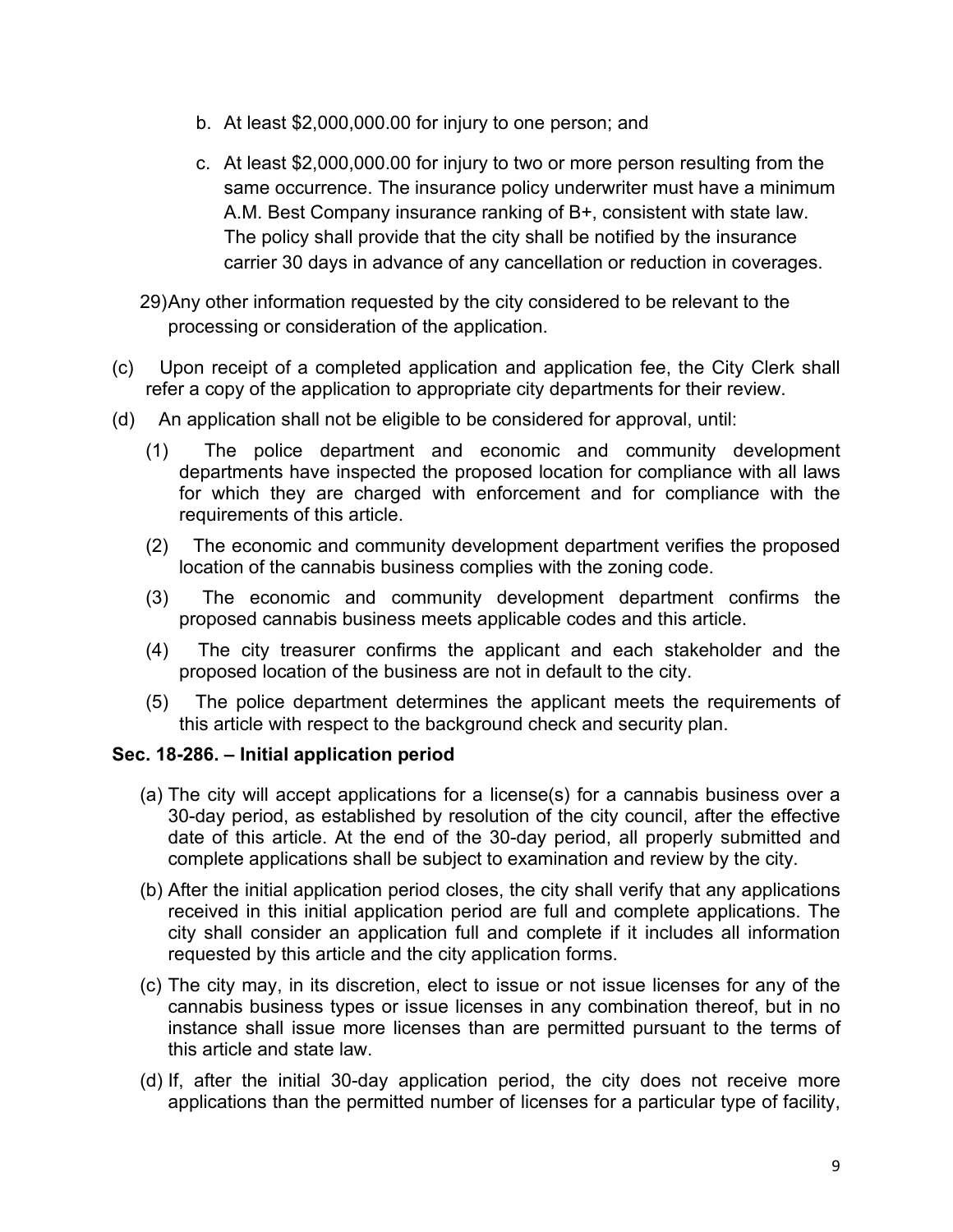then the city may accept license applications for only those facilities, on an ongoing basis, until such time as the number of allowed licenses have been approved for those specific facilities.

## **Sec. 18 -287. - Preliminary denial of application.**

- (a) The city shall reject any application that does not meet the requirements of the MMFLA, the MMMA, the administrative rules or this article. The city shall reject any application that does not contain an approved entity/individual prequalification issued by the state. The city shall reject any application that contains any false, misleading or incomplete information. The city shall reject any application that does not conform or comply with any of the following: International Fire Code; International Property Maintenance Code; Michigan Plumbing Code; Michigan Mechanical Code; National Electrical Code; Michigan Rehabilitation Code and the Michigan Building Code.
- (b) An applicant whose application is rejected or denied by the city shall not be entitled to review by the city or any board or commission thereof and the applicant shall waive any right to bring an action against the city for such a rejection or denial.

## **Sec. 18-288. - License application evaluation.**

- (a) To evaluate applications, the city shall use a point-based system which shall be approved, and may be modified from time-to-time, by city council resolution, which shall take into account the application requirements set forth in Sec. 18- 285, including but not limited to the following application evaluation criteria:
	- a. The content and sufficiency of the information contained in the application.
	- b. Whether the proposed plan has received approval from the police department and all other appropriate departments.
	- c. Whether the proposed facility will revitalize or redevelop property that has been vacant or unused for an extended period of time.
	- d. Planned outreach on behalf of the proposed business, and whether the applicant or its stakeholders have made, or plan to make, significant physical improvements to the building housing the cannabis business, including plans to control traffic, noise, and odor effects on the surrounding area.
	- e. Whether the applicant or any of its stakeholders have a record of acts detrimental to the public health, security, safety, morals, good order, or general welfare prior to the date of the application; and whether the applicant or any of its stakeholders have ever been convicted of operating an illegal business enterprise of any kind.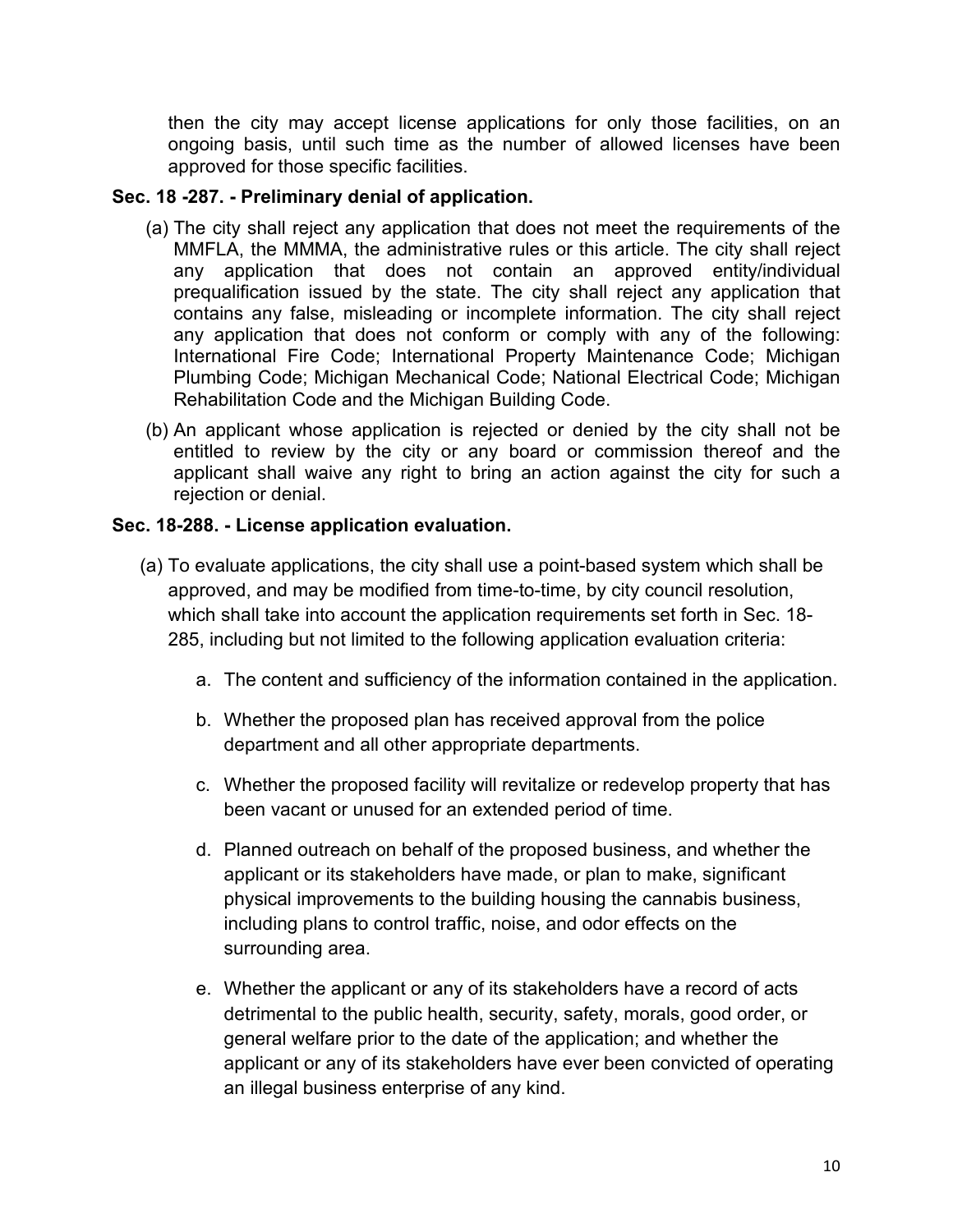- f. Whether the applicant has reasonably and tangibly demonstrated it possesses adequate resources and experience to implement the submitted business plan.
- g. Whether the proposed location in the city in relation to its proximity to other locations for cannabis businesses represents a reasonable and harmonious dispersion of cannabis businesses.
- h. The proximity of the business to a school.
- i. Whether adequate off street parking is provided or available.
- j. Whether the size and nature of the use in relationship to previously approved and issued cannabis business licenses is reasonable.
- k. Whether the applicant has business experience previously in the city and demonstrates that the applicant has sufficient business experience to operate the proposed cannabis business.
- l. Whether the proposed plan incorporates sustainable infrastructure and energy efficient elements and fixtures.
- m. Whether the proposed plan incorporates infrastructure that adequately addresses stormwater drainage.
- n. Whether the proposed plan incorporates odor control systems to prevent odor dispersion to neighboring properties.
- o. Whether an applicant has applied for a co-location of equivalent licenses at one location.
- p. Other criteria as indicated important for consideration by any appropriate department of the city administration.
- (b) The city may engage professional expert consultant assistance in performing any of the duties and responsibilities under this article.

(c)The point-based merit system, shall incorporate the evaluation criteria outlined within this article, and may include additional criteria intended to select licensees that provide the best outcome for the community as determined by the city.

a. In the event of a tie among applicants through the merit system which would result in more approvals than available licenses, the tie will be resolved through a blind lottery drawing to determine which applicant will receive recommendation for approval.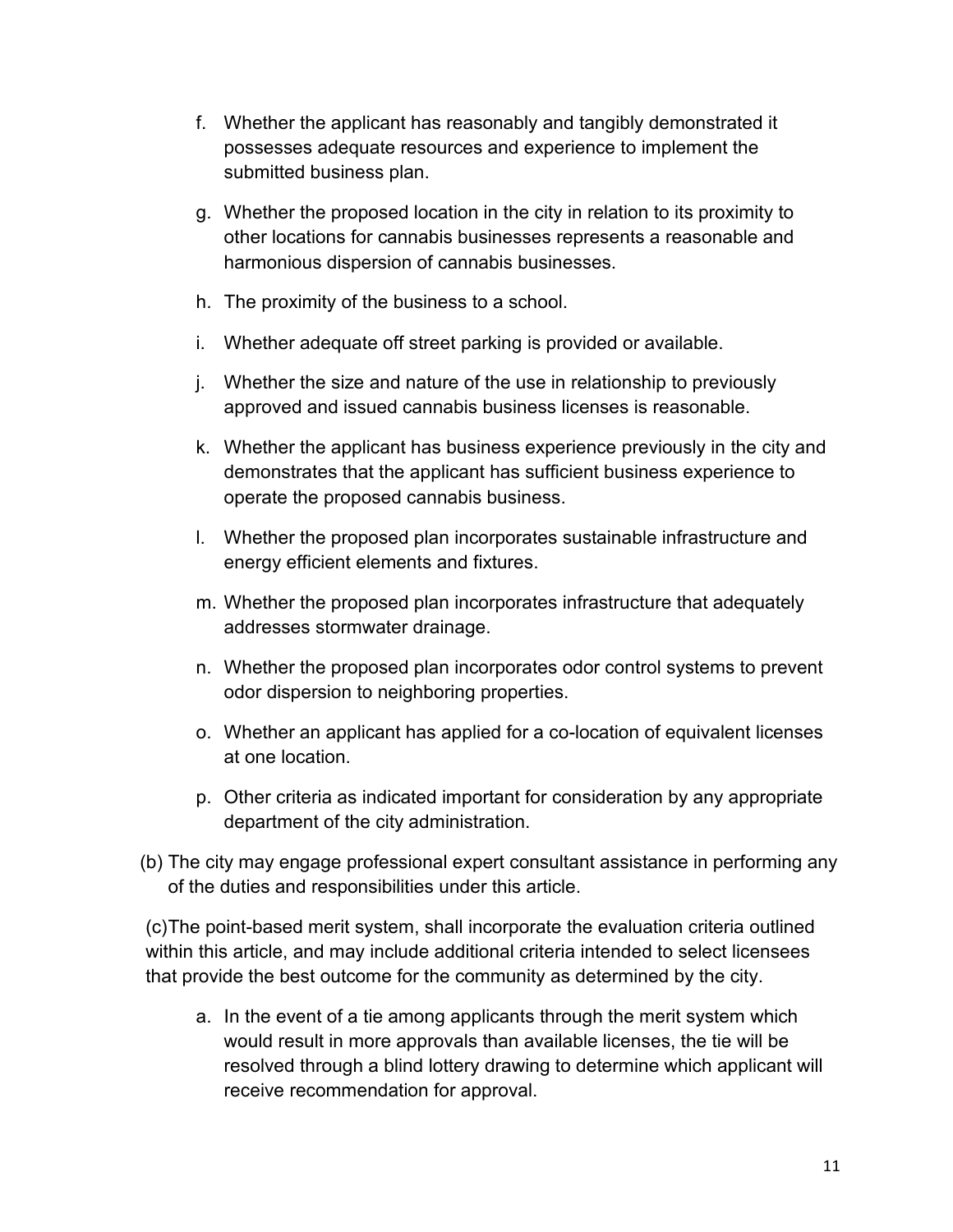- b. Any application receiving less than 85 percent of possible points outlined within the point-based merit system shall be automatically denied license approval.
- c. Applications and evaluation points yielded from a point-based merit system shall be considered for up to 1 year following the publication of merit point system scores. The effective applications and points shall be used to recommend license approval should prior recommendations be declined or fail to receive license. Applications within the process may receive a one time extension not to exceed three months, approved by the city administrator with proper display of good cause shown.
- (d) Within 90 days of receiving the last completed application, the city administrator may recommend applications for site plan approval to the planning commission. The city administrator may only recommend a number of applications for consideration equal to or less than the number of remaining licenses available for issuance. All other applicants shall be sent a written notice of rejection setting forth specific reasons why the city administrator did not recommend their application for city council approval.
- (e) Upon receiving site plan approval from the planning commission, applicants shall move forward for final license approval from the city council as recommended by the city administrator.
- (f) Upon submittal of the city administrator's recommended applications to the city council, the city shall publish and provide public notice of the city council meeting when the city council will consider the license applications. Notice shall be given not less than 14 days prior to the city council meeting. All written feedback shall be presented to the city council.
- (g) The public notice shall be published in a newspaper of general circulation and posted at City Hall. The notice shall be sent by mail or personal delivery to the owners and occupants of property within 300 feet of the proposed cannabis business site. The public notice must include at minimum the following:
	- a. Proposed location of the cannabis business; and
	- b. Name of the applicant(s) or organization; and
	- c. Intended cannabis business use; and
	- d. Information pertaining to methods of accepting public feedback; and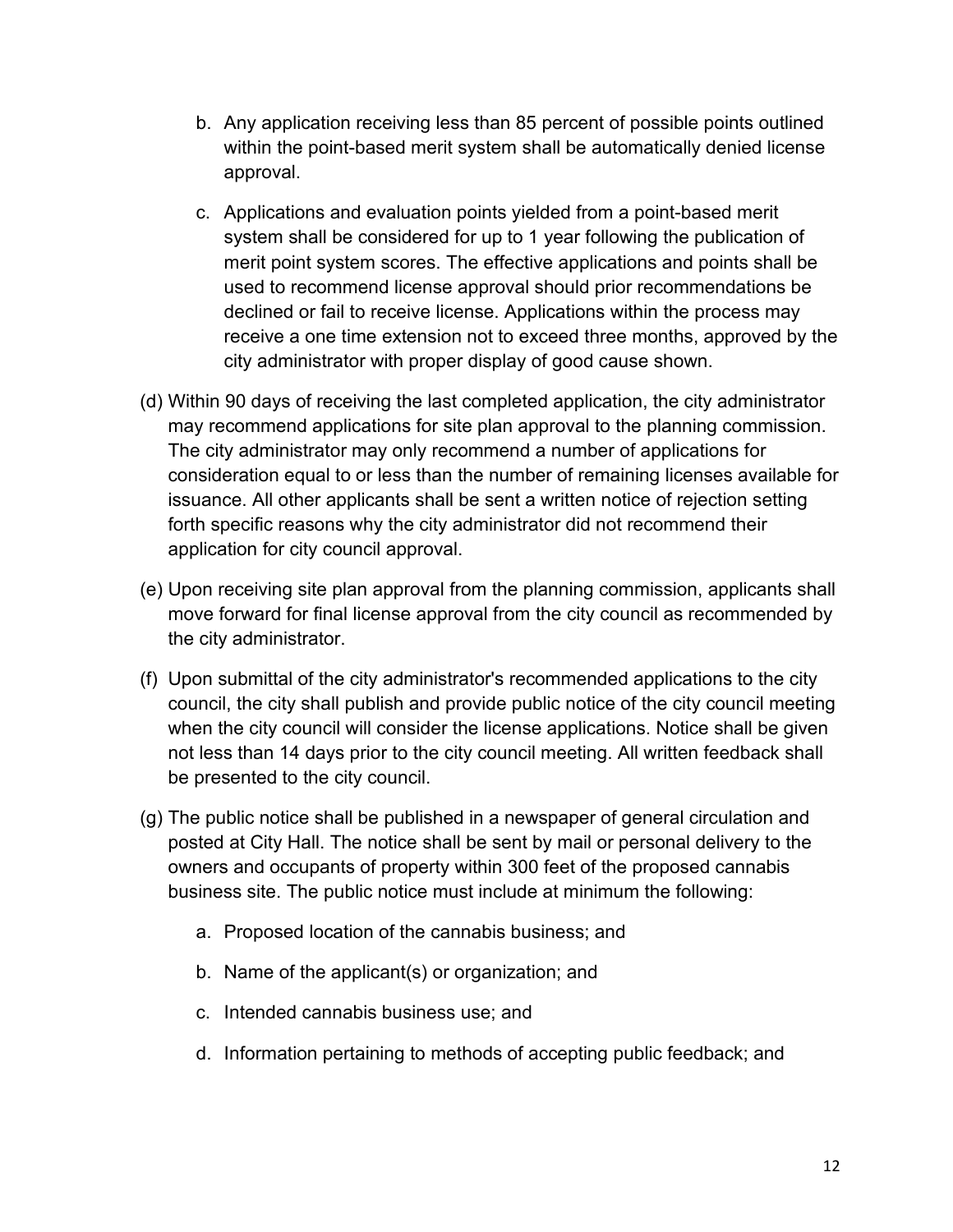- e. Location, date, and time of the meeting in which city council will consider license approval.
- (h) All cannabis business licenses shall be effective for one year following its original issuance date. Annual renewal of the license shall follow the process as outlined within this article. The improvements made pursuant to site plan approval by the planning commission shall be commenced after license approval by the city council and be completed within one year after the license is approved by the city council. The city council may, in its sole and exclusive discretion, grant an extension of time not to exceed 180 days if an applicant submits a written request to the city administrator prior to the license expiration showing that its medical cannabis provisioning center facility application or adult use retail facility application with the state remains pending and that the applicant has diligently pursued approval of the state license and all other required permits, approvals and licenses without delay or inaction on applicant's part, and showing good cause for the extension of time.

# **Sec. 18-289. - License limit.**

- (a) The city council finds and determines that it is in the public interest and serves a public purpose to limit the number of physical locations for retail and provisioning establishments to two (2) and safety compliance facilities to two (2). The city may allow the following licenses, as follows:
	- 1. Adult use cannabis retail establishments/Medical cannabis provisioning center establishments  $-$  two (2); In the event of collocated facilities as identified in Section 18-290 the City may issue two (2) adult use cannabis retail establishment licenses and two (2) medical cannabis provisioning establishment licenses. In the event that a retail establishment and provisioning center are collocated, one license may be granted for both. It is not the city's intent to grant four (4) individual licenses of any time.
	- 2. Cannabis safety compliance facilities two (2).
- (b) The city council finds and determines that it is in the public interest and serves a public purpose to prohibit the following cannabis business uses from receiving a license from the city:
	- 1. Adult use and medical cannabis secured transporter establishments; and
	- 2. Designated consumption establishments; and
	- 3. Cannabis event organizer; and
	- 4. Temporary cannabis events; and
	- 5. Adult use and medical cannabis growing facility establishments; and
	- 6. Adult use and medical cannabis processing establishments, and
	- 7. Adult use cannabis microbusiness establishments.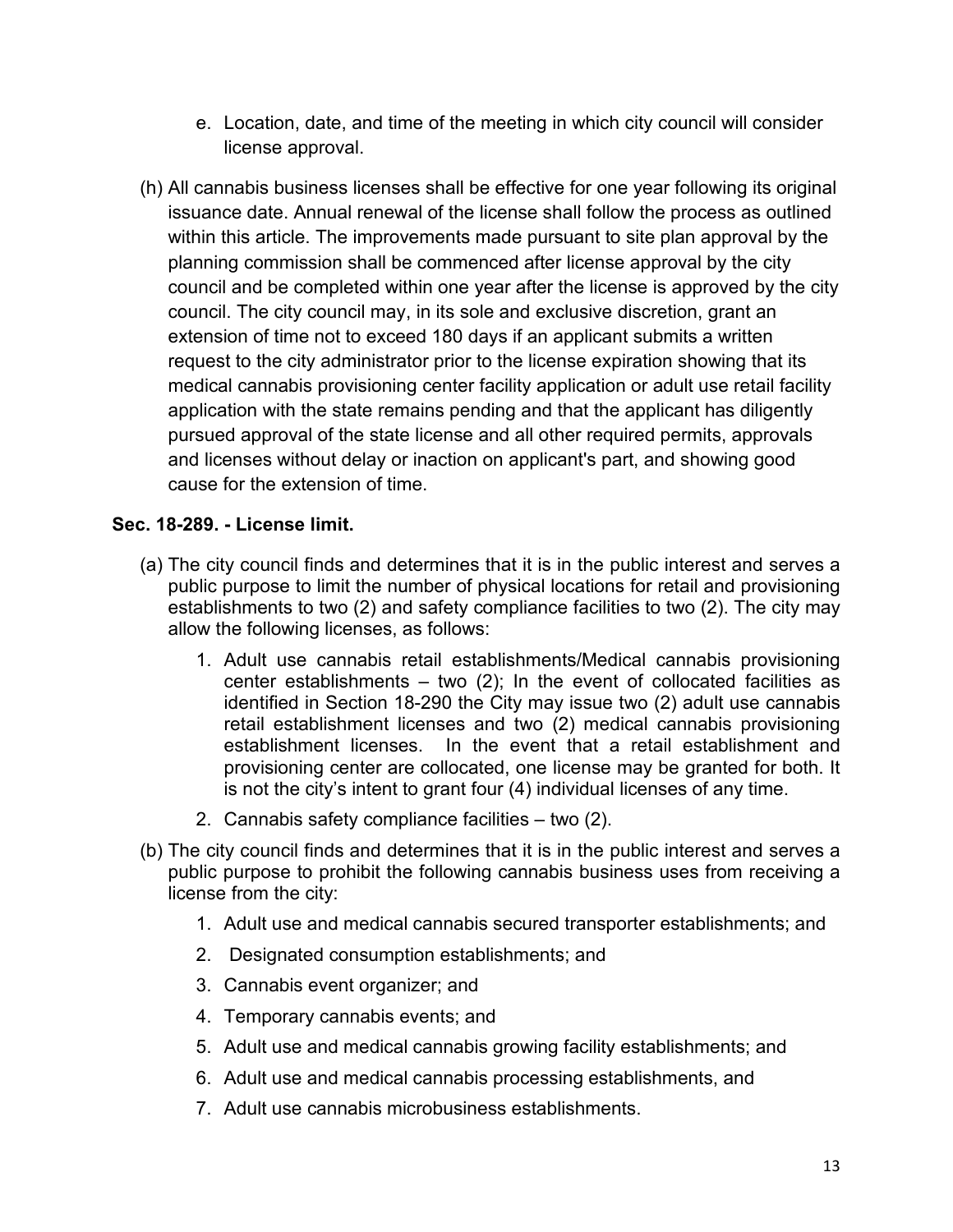(c) Should a license for a cannabis business become available due to expiration, revocation, or non-renewal, the city, by resolution may set an application period and receive applications for a license(s) for a cannabis business over a 30 day period. At the end of the 30 day period, all properly submitted and complete Applications shall be subject to examination and review by the city. The city may elect to issue or not issue licenses for any of the permitted uses or issue licenses in any combination thereof, but in no instance shall issue more licenses than are permitted pursuant to the terms of this article.

### **Sec. 18-290. - Cannabis facility co-location and stacking.**

Separate cannabis business uses, under common ownership, and with proper licensing issued by LARA for each use, shall be permitted to operate at the same location with license approval from city. Co-locating establishments must have license approval for each cannabis business type and use.

#### **Sec. 18-291. - License renewal application.**

- (a) Application for license renewal shall be made in writing to the City Clerk at least 30 days prior to the expiration of an existing license.
- (b) An application for a license renewal shall be made under oath on forms provided by the city.
- (c) An application for a license renewal shall be accompanied by a renewal fee in an amount of \$5,000.00, of which half will be returned if the license is not renewed. The renewal fee is established to defray the costs of the administration of this article.
- (d) Upon receipt of a completed application for a license renewal meeting the requirements of this article and the license renewal fee, the City Clerk shall refer a copy of the renewal application to appropriate city departments and officials for review,
- (e) An application for a license renewal shall be not be considered for approval unless:
	- a. The fire inspector has inspected the proposed location for compliance with all laws for which they are charged with enforcement within the past calendar year;
	- b. The manager of the economic and community development department has confirmed that the location complies with the zoning code and this article, at the time a license is granted;
	- c. The building official has confirmed that the cannabis business meets the city building code requirements;
	- d. The city treasurer has confirmed that the applicant and each stakeholder of the applicant and the location of the cannabis business are not currently in default to the city;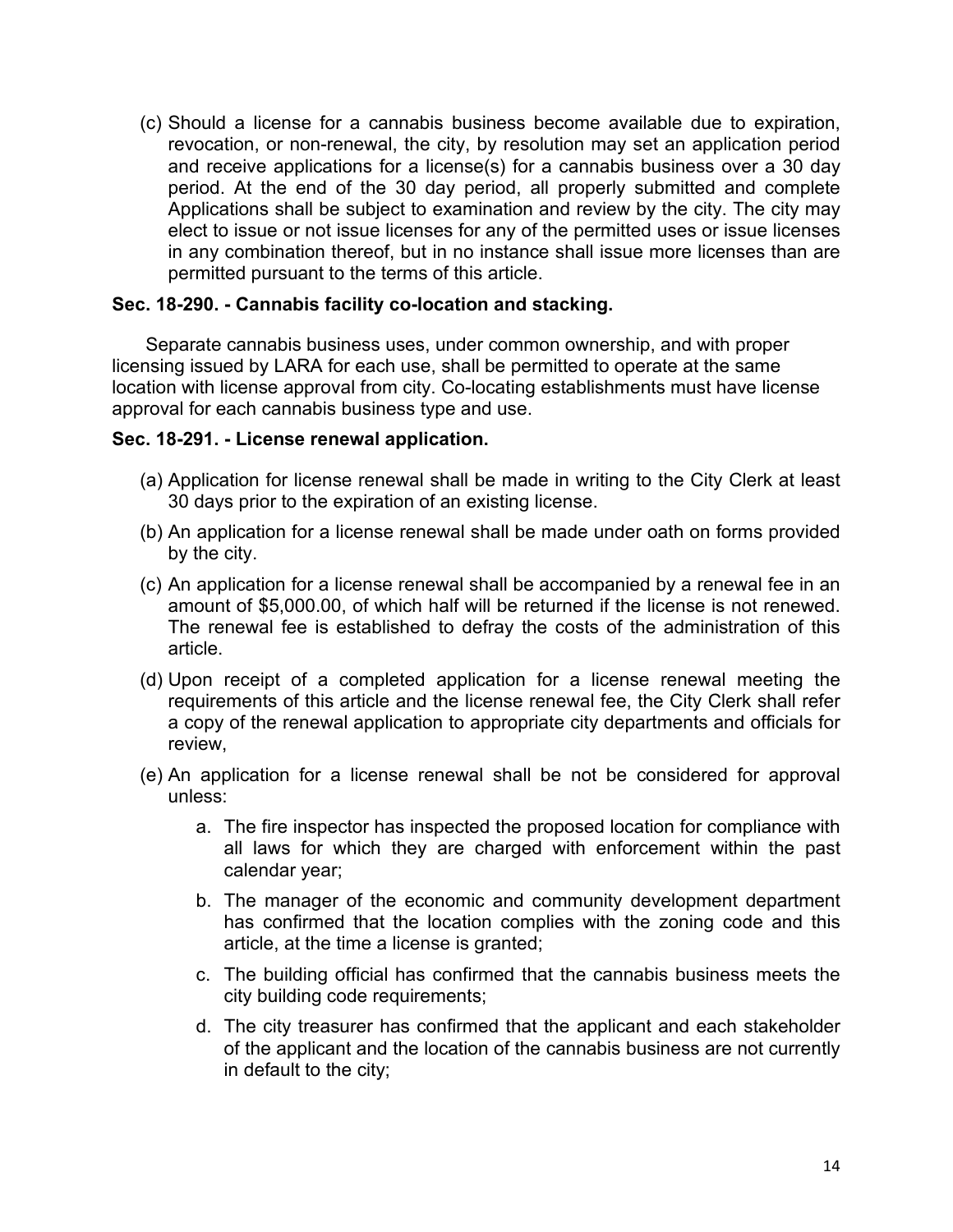- e. The police department has reviewed the application and determined that the applicant has satisfied the requirements of this article with respect to the background check and security plan;
- f. The applicant possesses the necessary state licenses or approvals, including those issued pursuant to the MMFLA;
- g. The applicant has operated the cannabis business in accordance with the conditions and requirements of this article;
- h. The cannabis business has not been determined to be a public nuisance; and
- i. The applicant is operating the cannabis business in accordance with applicable federal, state, and local laws and regulations.
- (f) If written approval is given by each individual, department, or entity identified in subsection (e), and the renewal application is found to be compliant with this article by the community development director, the community development department shall issue a license renewal to the applicant. If no renewal license is issued, half of the renewal fee shall be returned. The renewal shall be deemed approved if the city has not issued formal notice of denial within 60 days of the filing date of the application, unless the applicant is advised of non-compliance with this article or incompleteness of information or any required inspection during such period.

# **Sec. 18-292. - Transfer of ownership, licenses generally.**

(a) No license issued pursuant to this article shall be transferred unless approved by the State and City.

# **Sec. 18-293. - Minimum operational standards of cannabis business.**

Except as may conflict with state law or regulation the following minimum standards apply to all cannabis businesses:

- (a) The entire parcel where the cannabis business will be located must be properly zoned for that type of use, and the cannabis business operations must be entirely contained within the building.
- (b) The cannabis business shall be operated in compliance with the MMMA, the MMFLA, the MTA, MRTMA, and the state's administrative rules. Any violation of such laws or rules shall be deemed a violation of this article.
- (c) On-premises consumption of cannabis shall be prohibited at any cannabis business except testing standards as outlined by LARA.
- (d) In addition to security requirements pursuant to state laws and regulations and any other applicable city ordinances, the cannabis business shall continuously monitor the entire premises, interior and exterior, with surveillance systems that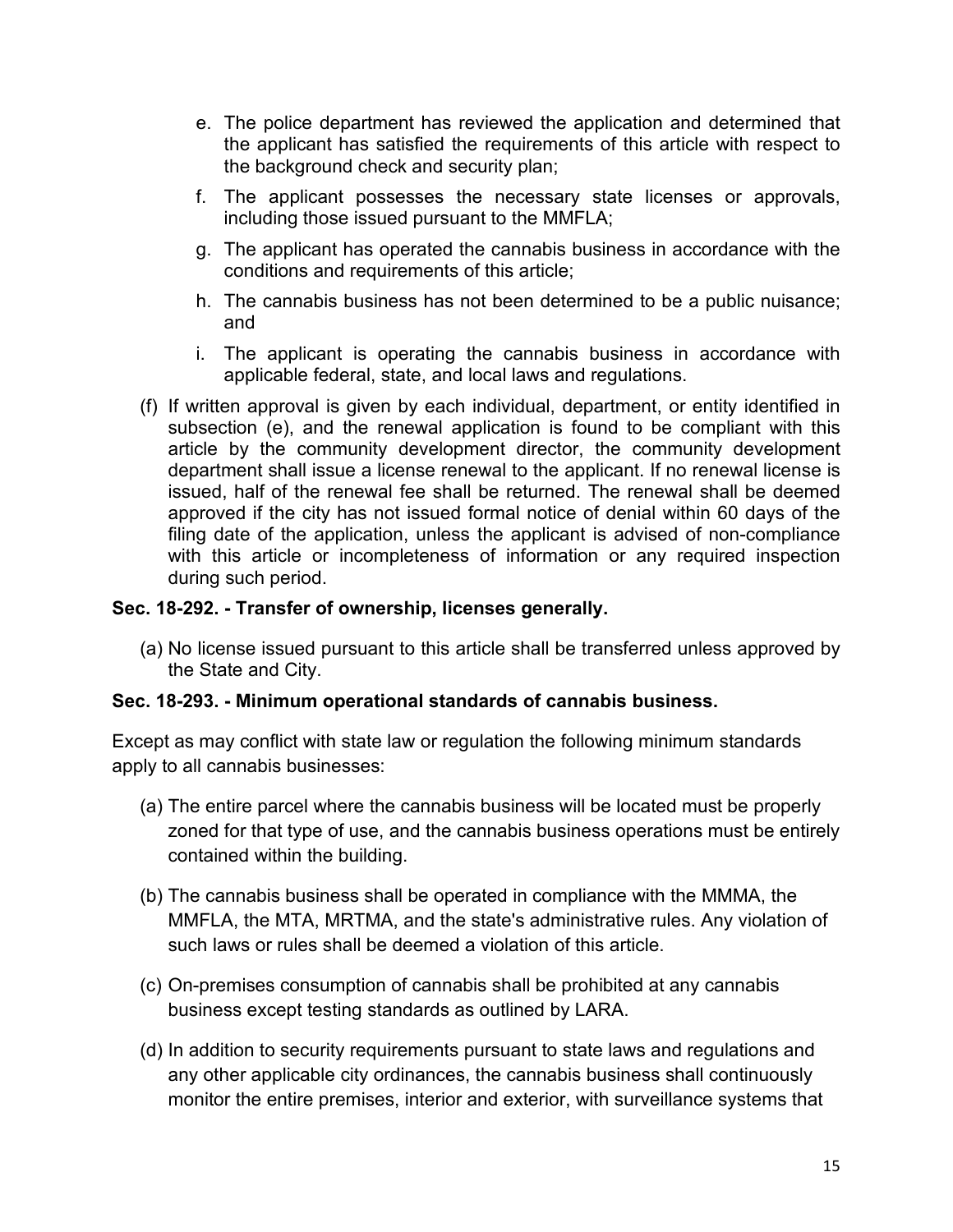include security cameras operating 24 hours a day, seven days a week. The video recordings shall be maintained in a secure, off-site location for a period of 180 days.

- (e) The cannabis business shall be contained within a lockable facility, including all interior doors, all windows and points of entry and exits with commercial grade non-residential locks and with an alarm system monitored. Cannabis shall not be permitted to be stored in trailers or sheds or other accessory structures to the principal building. Storage shall further be in accordance with the MRTMA, MMMA, MMFLA, MTA, and promulgated rules as amended.
- (f) A locking safe or secure locking cabinet system permanently affixed to the permitted premises that shall store any cannabis and all cash remaining in the facility overnight shall be used. For cannabis-infused products that must be kept refrigerated or frozen, the facility may lock the refrigerated container or freezer in a manner authorized by the MRTMA and promulgated rules as amended in place of the use of a safe so long as the container is affixed to the building structure.
- (g) No cannabis business shall be operated in a manner creating noise, dust, vibration, glare, fumes, or odors detectable to normal senses beyond the boundaries of the property where the cannabis business is operated; or any other nuisance adverse to the public health, safety and welfare of the residents of the city.
- (h) All activity related to the provisioning, transferring, testing, or transportation of all cannabis shall be done indoors and fully compliant with state law so that it is not visible to the public.
- (i) All cannabis businesses shall maintain an inventory and record keeping system and/or database identifying the amount of cannabis on the premises in accordance with the MRTMA, the MTA and the rules and regulations, as amended from time to time. This log shall be available to law enforcement personnel at anytime.
- (j) All marijuana located on premise shall be inventoried and tagged with unique RFID tag as required by MTA and promogulated rules as amended from time to time.
- (k) The state license and the city license required by this article shall be conspicuously displayed on the premises of a cannabis business.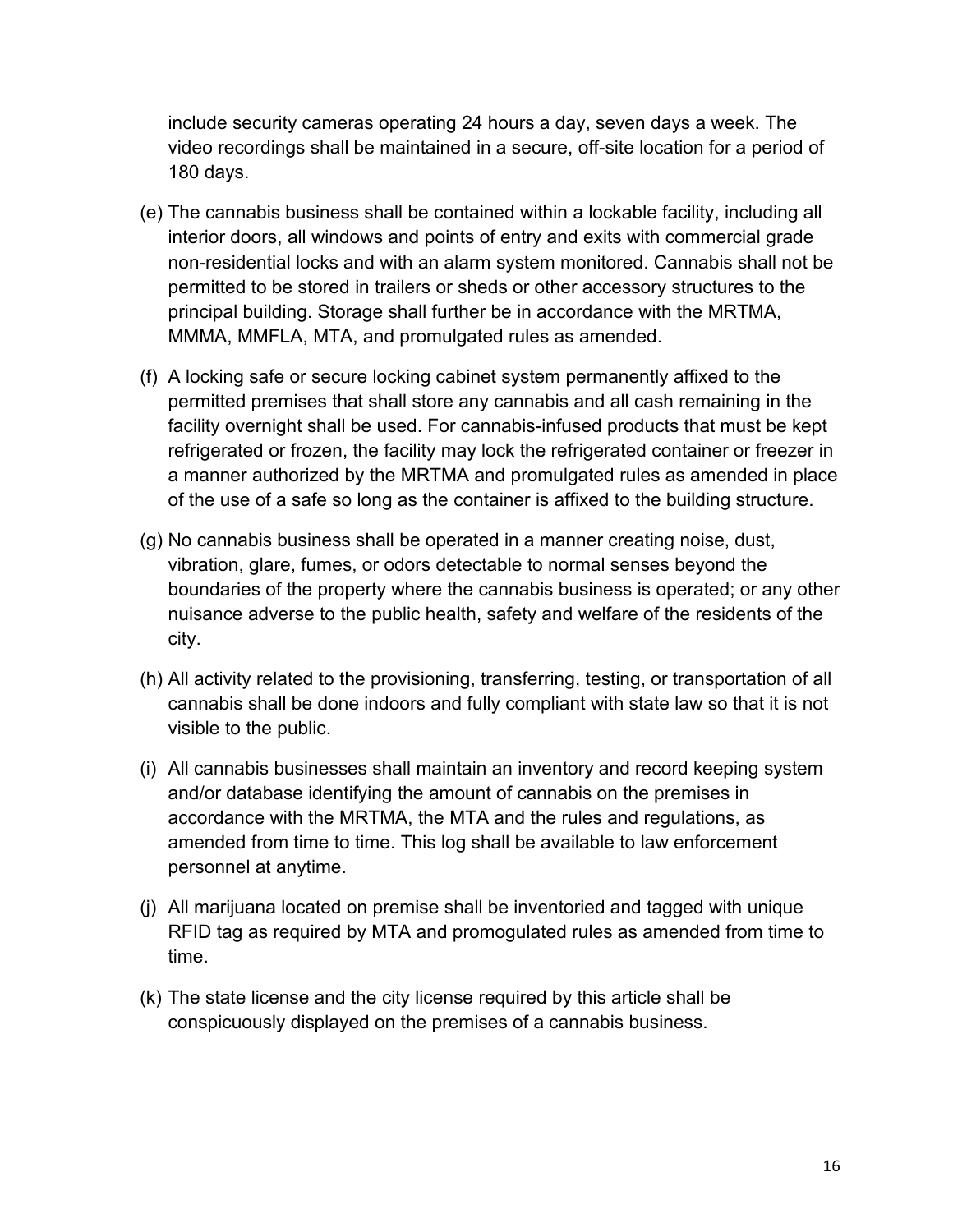- (l) All cannabis facilities shall apply for and obtain from the city, or other applicable government authority, all necessary building, mechanical, electrical, plumbing, sign, fence, soil erosion and city zoning compliance permits.
- (m)Floors, walls, and ceilings shall be constructed in such a manner that they may be kept adequately cleaned and in good repair.
- (n) There shall be adequate screening or other protection against the entry of pests. Waste shall be disposed of so as to minimize the development of odor and minimize the potential for waste development and minimize the potential for waste becoming an attractant, harborage or breeding place for pests.
- (o) Venting of cannabis odors into the areas surrounding the cannabis business is prohibited and deemed and declared to be a public nuisance. All facility ventilation methods shall comply with the MRTMA and administrative rules promogulated, as amended from time to time.
- (p) Waste shall be properly removed and the operating systems for waste disposal shall be maintained in an adequate manner so that they do not constitute a source of contamination in areas where cannabis is exposed. Disposal systems for spent water and spent soil shall be approved by the city and byproduct materials, soils, plant materials, and other materials shall be stored indoors until pickup for disposal and shall not be left outdoors for disposal pickup for longer than six hours. Disposal of cannabis or cannabis waste or byproducts by on-site burning or introduction into the sewer system is prohibited.
- (q) The interior and exterior of all buildings, fixtures and other accessories shall be maintained in a presentable and sanitary condition.
- (r) Cannabis businesses shall provide its occupants with adequate and accessible restroom facilities that are maintained in a sanitary condition and good repair.
- (s) Cannabis that can support the rapid growth of undesirable microorganisms shall be held in a manner that prevents the growth of these microorganisms.
- (t) Cannabis businesses shall be free from infestation by insects, rodents, birds, or vermin or any kind.
- (u) All cannabis shall be packaged and labeled as provided by MRTMA, MTA, and promulgated rules as amended.
- (v) The premises shall be open for inspection during hours of operation and as such other times as anyone is present on the premises.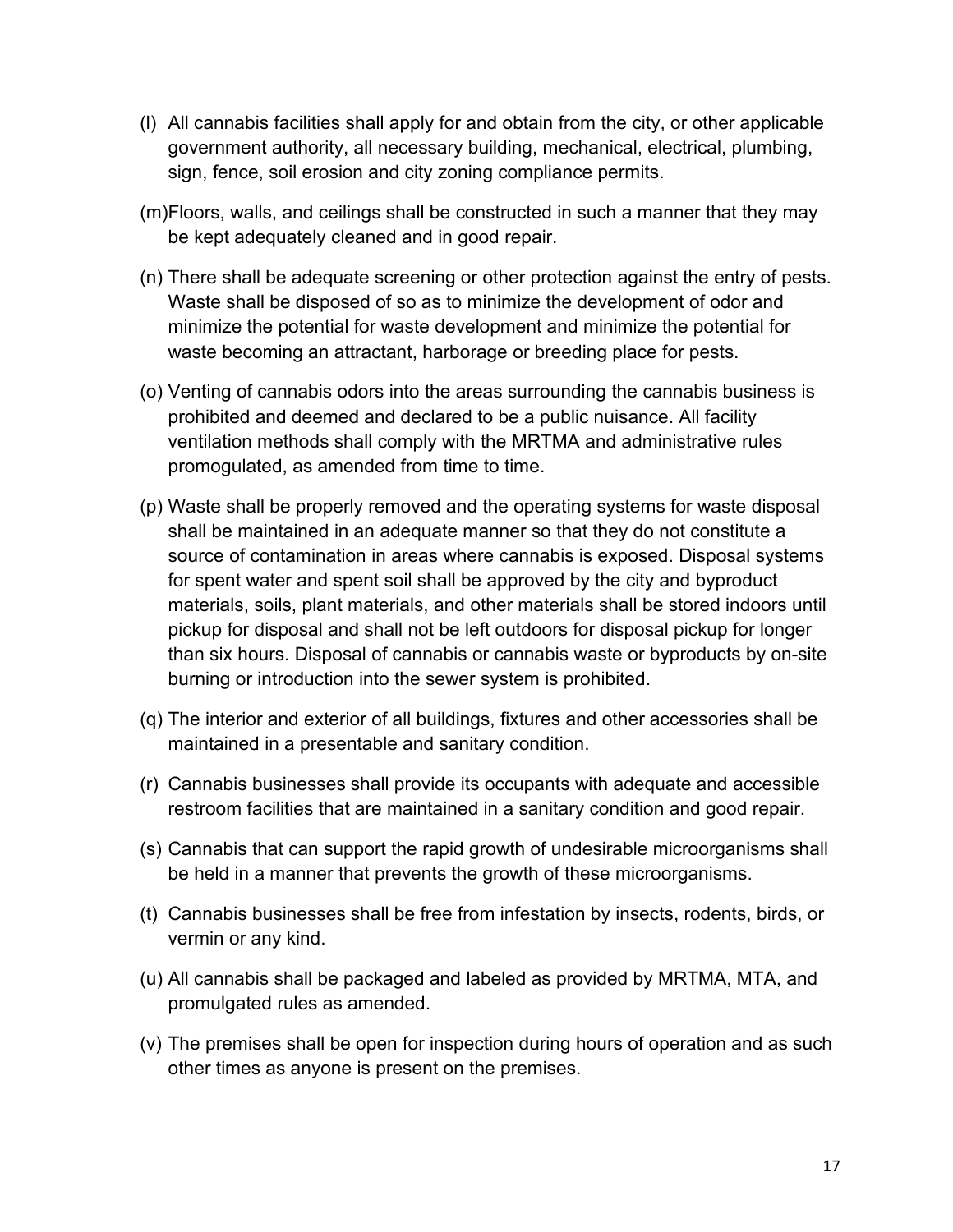- (w)No other accessory uses are permitted within the same facility other than those associated with the retailing of cannabis.
- (x) Advertising material that is misleading, deceptive, or false, or that is designed to appeal to minors is prohibited.

## **Sec. 18-294. - Additional operational standards for cannabis retail establishments.**

Except as may conflict with state law or regulation, the following minimum standards for cannabis retail establishments shall apply:

- (a) Cannabis retail and medical cannabis provisioning center establishments may be open to the public only between 7:00 a.m. to 11:00 p.m..
- (b) Unless permitted by the MRTMA, public or common areas of the cannabis retail establishment must be separated from restricted or non-public areas of the retail establishment by a permanent barrier. Unless permitted by the MMMA, MMFLA, or the MRTMA, no cannabis may be stored, displayed, or transferred in an area accessible to the general public.
- (c) All cannabis storage areas within cannabis retail and medical cannabis provisioning center establishments must be separated from any customer/patient areas by a permanent barrier. Unless permitted by the MMMA, MMFLA, or MRTMA, no cannabis is permitted to be stored in an area accessible by the general public or registered customers/patients. Cannabis may be displayed in a sales area only if permitted by the MRTMA.
- (d) Drive-thru windows on the premises of a cannabis business establishment shall not be permitted.

# **Sec. 18-295. - License revocation, suspension and denial; basis for action; appeal.**

- (a) Any city license issued under this article may be revoked or suspended by the city after written notice and an administrative hearing if a city official finds and determines that grounds for revocation or suspension exist. Any grounds for revocation or suspension must be provided to the licensee at least ten days prior to the date of the hearing by first class mail to the address given on the license application or any address provided to the City Clerk in writing subsequent to the filing of an application.
- (b) A license applied for or issued may be denied, revoked or suspended on any of the following grounds:
	- a. A violation of any provision of this article, including, but not limited to, the failure to provide the information required by this article;
	- b. Any conviction of a felony or any misdemeanor involving controlled substances, theft or dishonesty by the licensee, stakeholder, or any person holding an ownership interest in the license;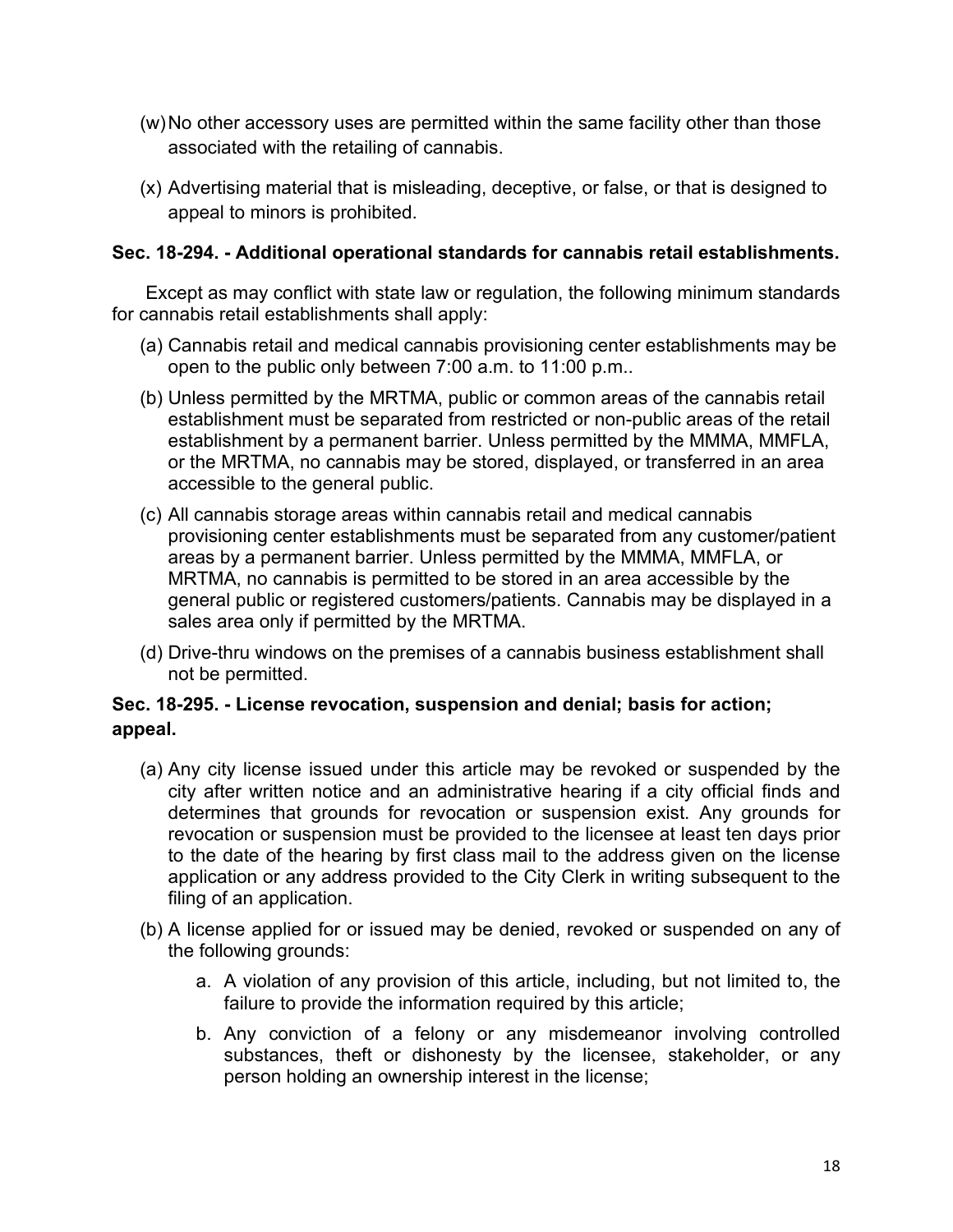- c. Commission of fraud or misrepresentation or the making of a false statement by the applicant, licensee, or any stakeholder of the applicant or licensee while engaging in any activity for which this article requires a license;
- d. Failure to obtain site plan approval from the planning commission;
- e. Failure to obtain or maintain a license or renewed license from the city pursuant to this article;
- f. Failure of the licensee or the cannabis business to obtain or maintain a state license or approval pursuant to the MRTMA, MMMA, or MMFLA;
- g. The cannabis business is determined by the city to have become a public nuisance or otherwise is operating in a manner detrimental to the public health, safety or welfare;
- h. Any default in the payment of any charges, taxes, or fees, to the city if not cured upon 45 days following notice sent by electronic means or mail to the address of the cannabis business;
- i. Violation of any state law applicable to cannabis businesses.
- (c) Appeal of denial of an application, or revocation or suspension of a license: the community development department shall notify an applicant of the reason(s) for denial of an application for a license or license renewal or for revocation or suspension of a license or any adverse decision under this article and provide the applicant with the opportunity to be heard. Any applicant aggrieved by the denial or revocation or suspension of a license or adverse decision under this article may appeal to the city council, who shall appoint a hearing officer to hear and evaluate the appeal and make a report and recommendation to the city council. Such appeal shall be taken by filing with the City Clerk, within 14 days after notice of the action complained of has been mailed to the applicant's last known address on the records of the City Clerk, a written statement setting forth fully the grounds for the appeal. The city council shall review the report and recommendation of the hearing officer and make a decision on the matter.
- (d) Following the denial of a license and any subsequent appeal during the recommendation and issuance process, the city may move to recommend the application with the next highest number of merit points as determined in the application process.

#### **Sec. 18-296. - Penalties; temporary suspension of a license.**

- (a) The city may require an applicant or licensee of a cannabis business to produce documents, records, or any other material pertinent to the investigation of an application or alleged violation of this article. Failure to provide the required material may be grounds for application denial, or license revocation.
- (b) Any person in violation of any provision of this article, including the operation of a cannabis business without a license shall be responsible for a misdemeanor and shall be subject to a civil fine and costs. Increased civil fines may be imposed for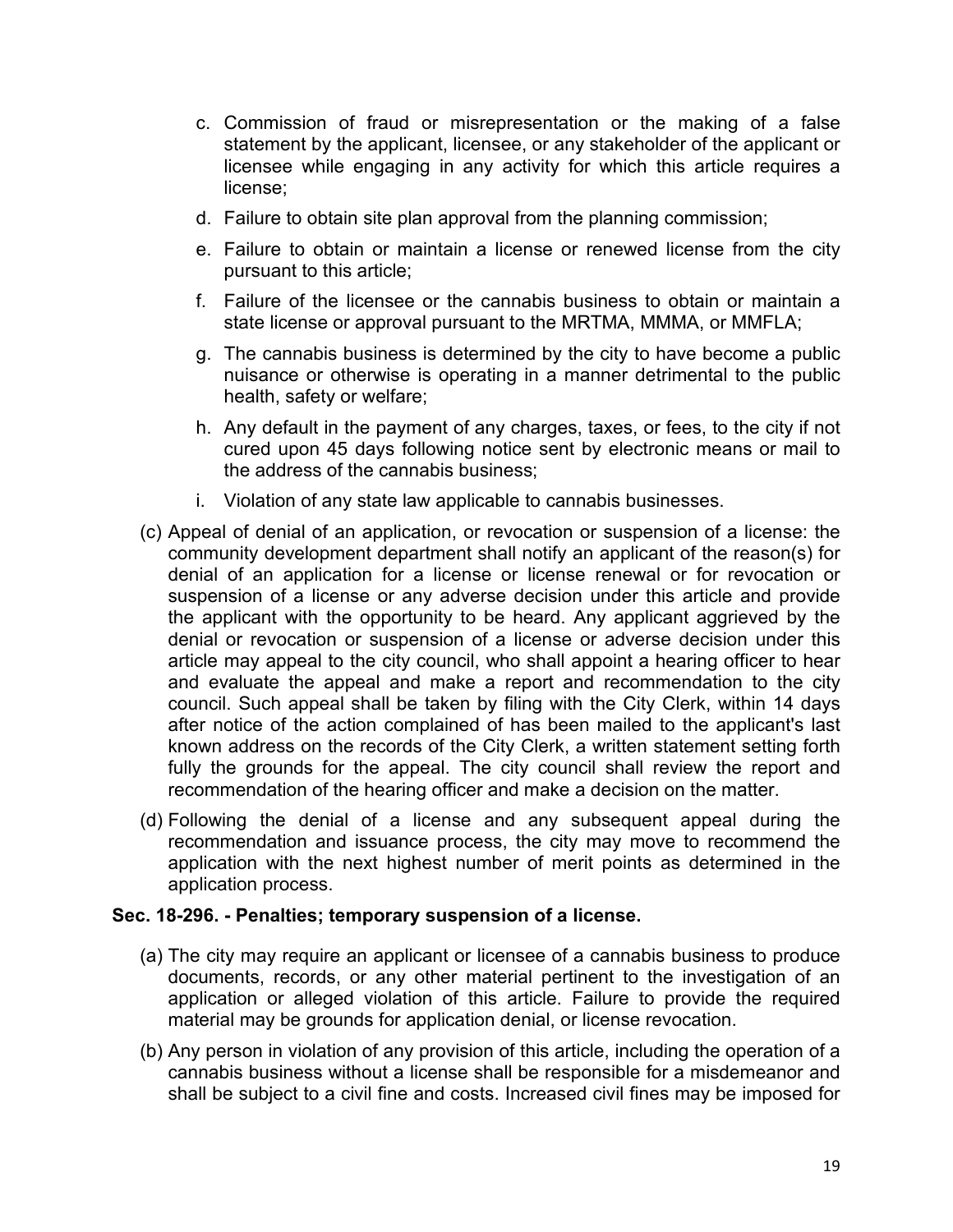a repeat violation. As used in this section "repeat violation" shall mean a second or any subsequent infraction of the same requirement or provision committed by a person or Facility within any 24 month period. Unless otherwise specifically provided in this article, the penalty schedule is as follows:

- a. \$750.00, plus costs, for the first violation;
- b. \$1,000.00, plus costs, for a repeat violation;
- c. \$3,000.00, plus costs per day, plus costs for any violation that continues for more than one day.
- (c) The city may temporarily suspend a cannabis business license without a prior hearing if the city finds that public safety or welfare requires emergency action affecting the public health, safety, or welfare. The city shall cause the temporary suspension by issuing a suspension notice in connection with institution of proceedings for notice and a hearing.
- (d) If the city temporarily suspends a license without a prior hearing, the licensee is entitled to a hearing within 30 days after the suspension notice has been served on the licensee or posted on the licensed premises. The hearing shall be limited to the issues cited in the suspension notice.
- (e) If the city does not hold a hearing within 30 days after the date the suspension was served on the licensee or posted on the licensed premises, then the suspended license shall be automatically reinstated and the suspension vacated.
- (f) The penalty provisions herein are not intended to foreclose any other remedy or sanction that might be available to, or imposed by the city, including criminal prosecution.

# **Sec. 18-297. - Disclaimer.**

- (a) Nothing in this article shall be construed to authorize any person to engage in conduct that endangers others or causes a public nuisance, or to allow use, possession or control of cannabis for unlawful purposes or allow any other activity relating to cultivation, growing, distribution or consumption of cannabis that is otherwise illegal.
- (b) Except as may be required by law or regulation, it is not the intent of this article to diminish, abrogate, or restrict the protections for individual use of cannabis found in the Michigan Medical Marihuana Act, the Medical Marihuana Facilities Licensing Act, the Marihuana Tracking Act and the Michigan Regulation and Taxation of Marihuana Act.

Secs. 18-298—18-399. - Reserved.

# **Section 2. Repealer.**

This Ordinance hereby repeals any ordinances in conflict herewith.

### **Section 3. Savings Clause.**